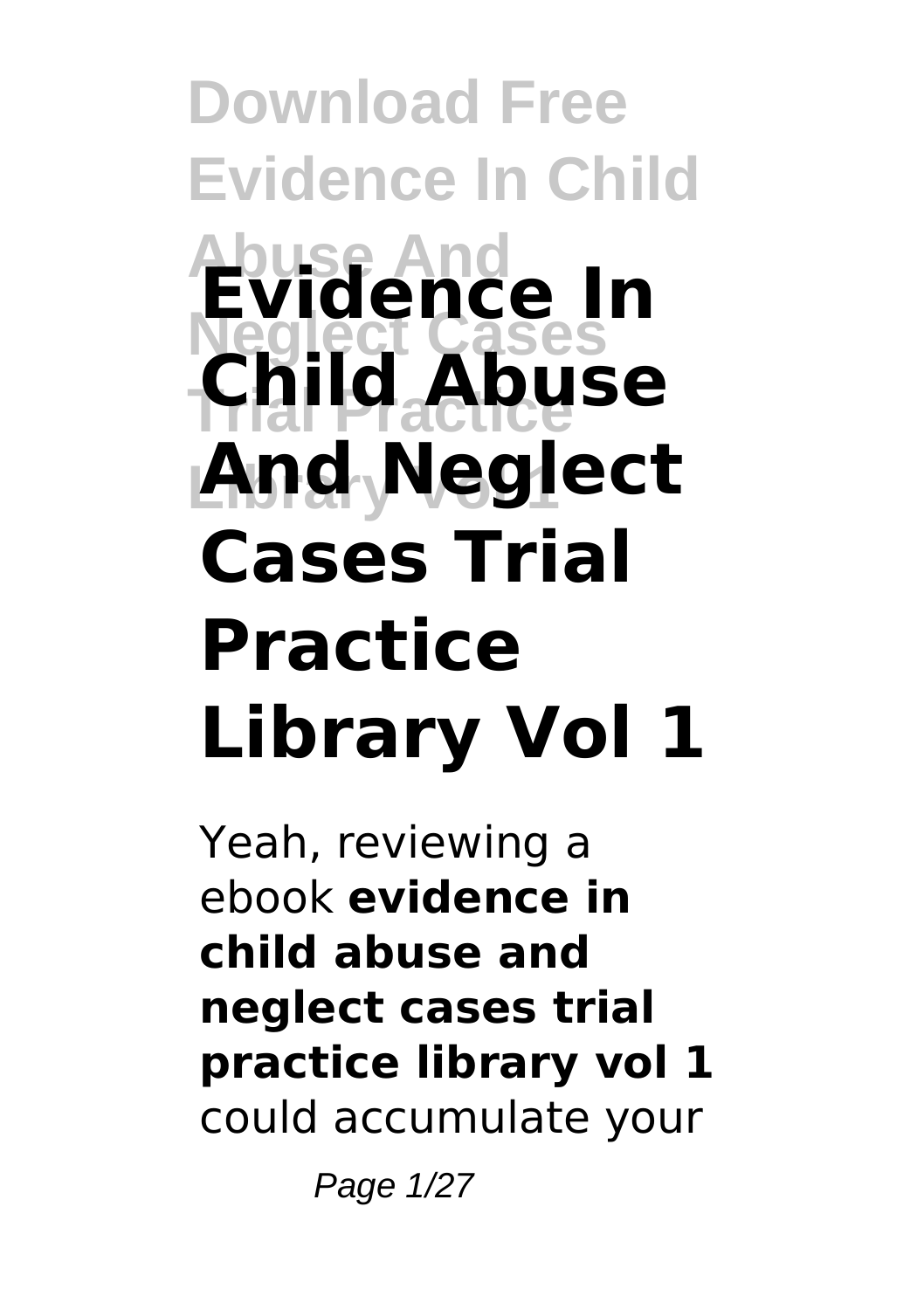**Abuse And** near associates **Neglect Cases** listings. This is just one **of the solutions for you**<br>to be successful, As understood, feat does to be successful. As not recommend that you have fabulous points.

Comprehending as without difficulty as deal even more than other will have enough money each success. bordering to, the publication as with ease as sharpness of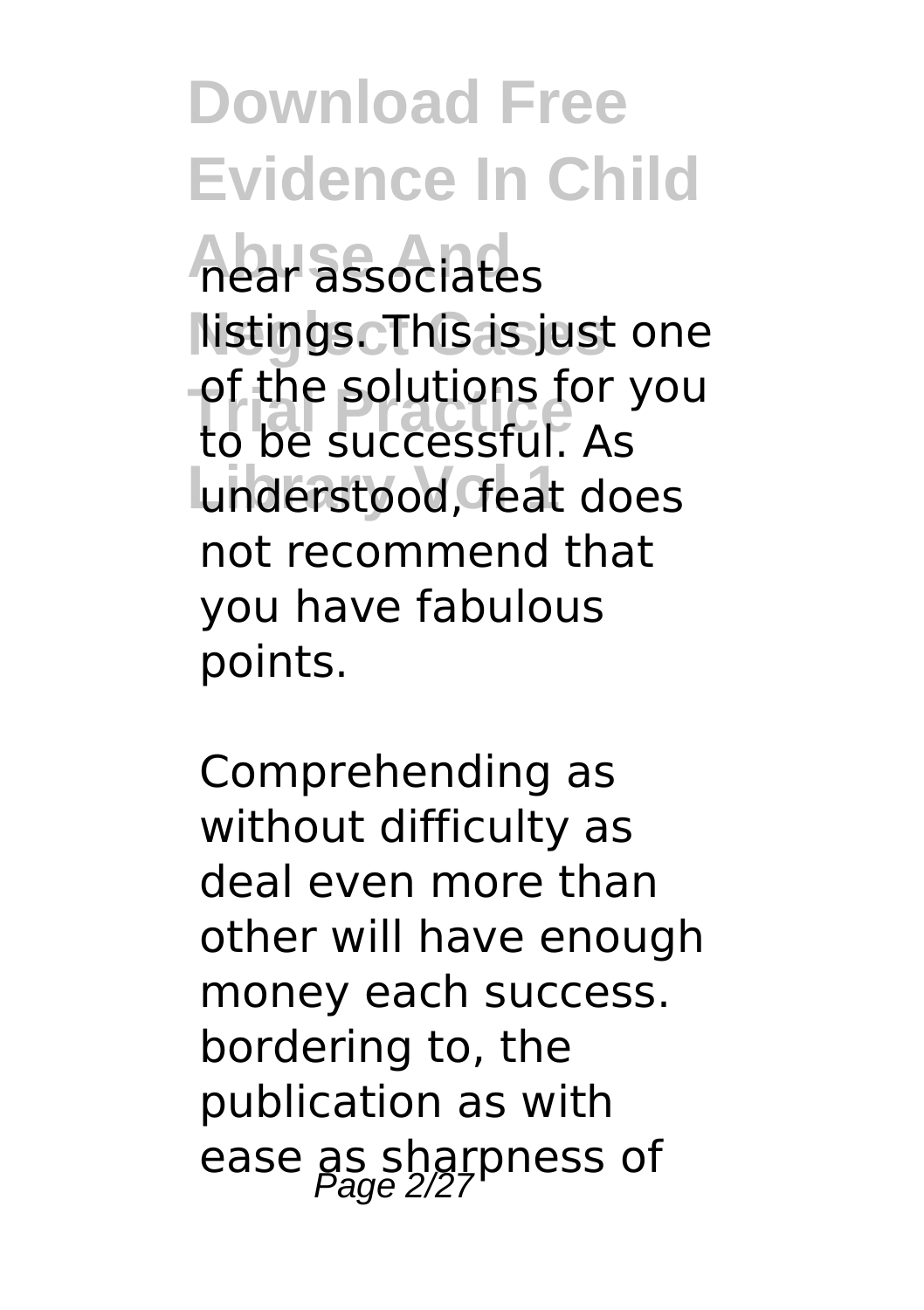this evidence in child abuse and neglect **Trial Practice** library vol 1 can be taken as without cases trial practice difficulty as picked to act.

For all the Amazon Kindle users, the Amazon features a library with a free section that offers top free books for download. Log into your Amazon account in your Kindle device,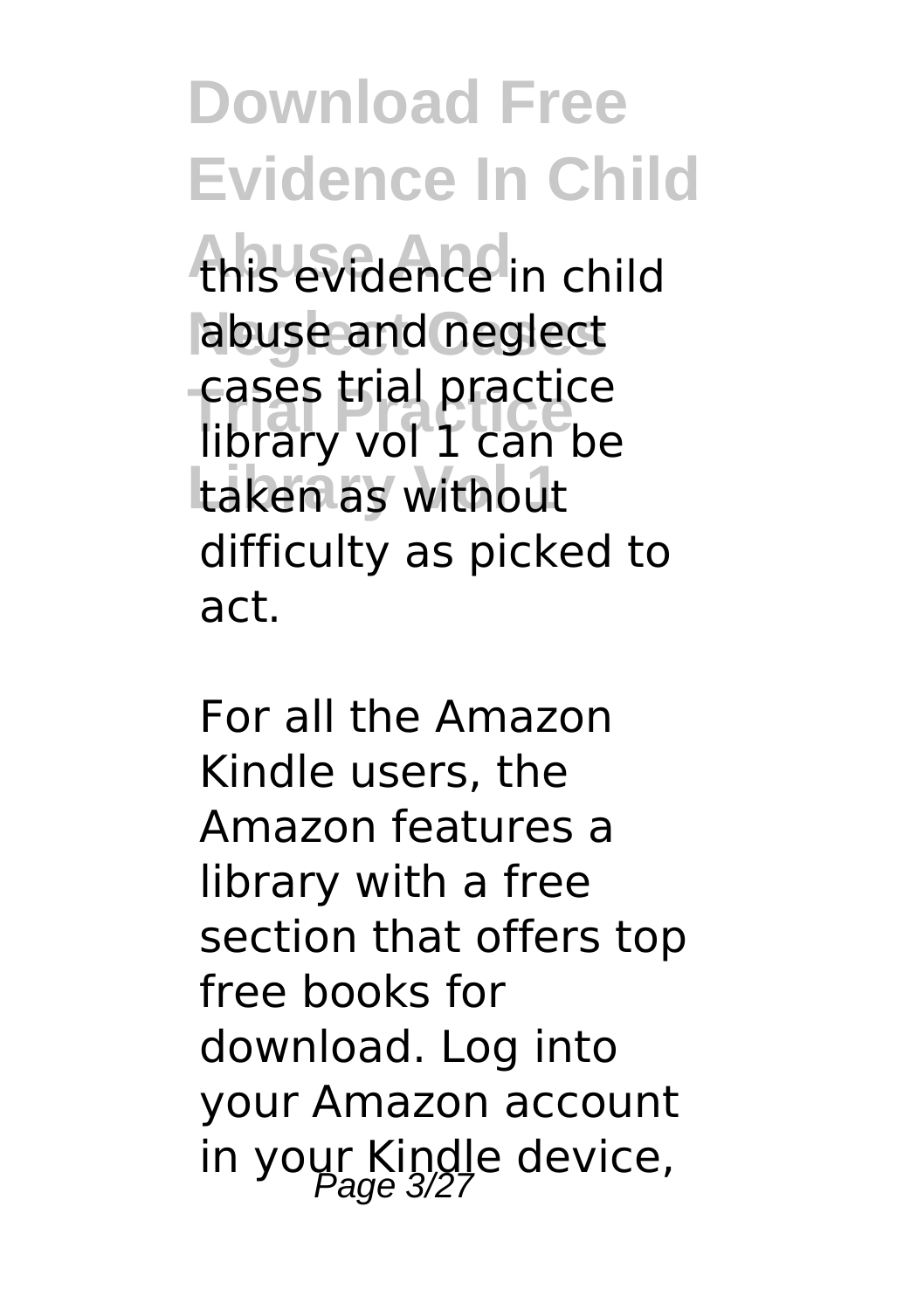select your favorite pick by author, name or genre and dow<br>the book which is pretty quick. From or genre and download science fiction, romance, classics to thrillers there is a lot more to explore on Amazon. The best part is that while you can browse through new books according to your choice, you can also read user reviews before you download a  $\overline{b}$ ook. $\overline{P}$ age 4/27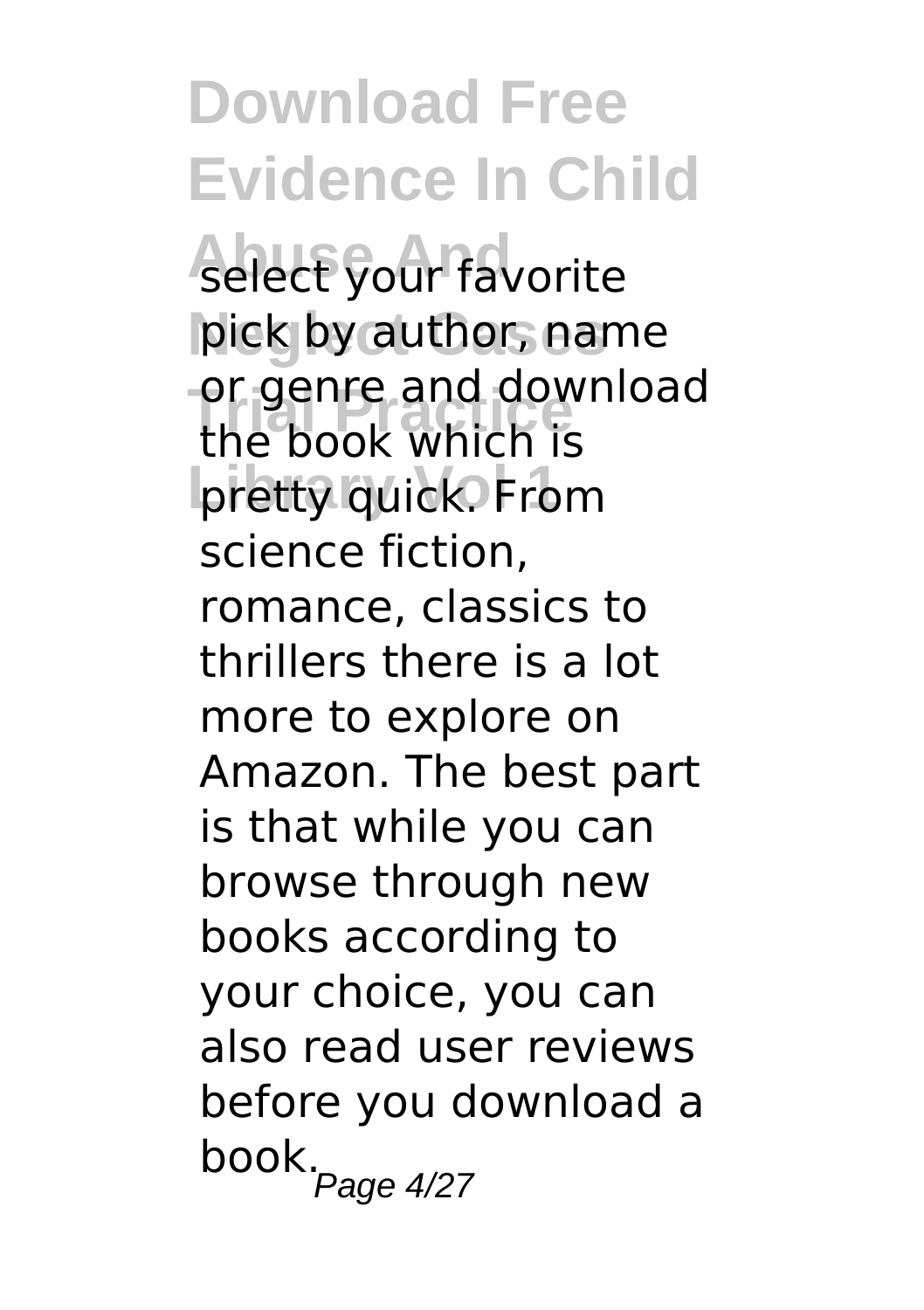**Download Free Evidence In Child Abuse And**

**Evidence In Child Abuse And<br>Evidence-Based** Practice for Child **Abuse And** Abuse Prevention. Child abuse prevention programs can be effective in supporting and strengthening families and thus reducing the need for child welfare involvement and intervention. The Family First Prevention Services Act (FFPSA) of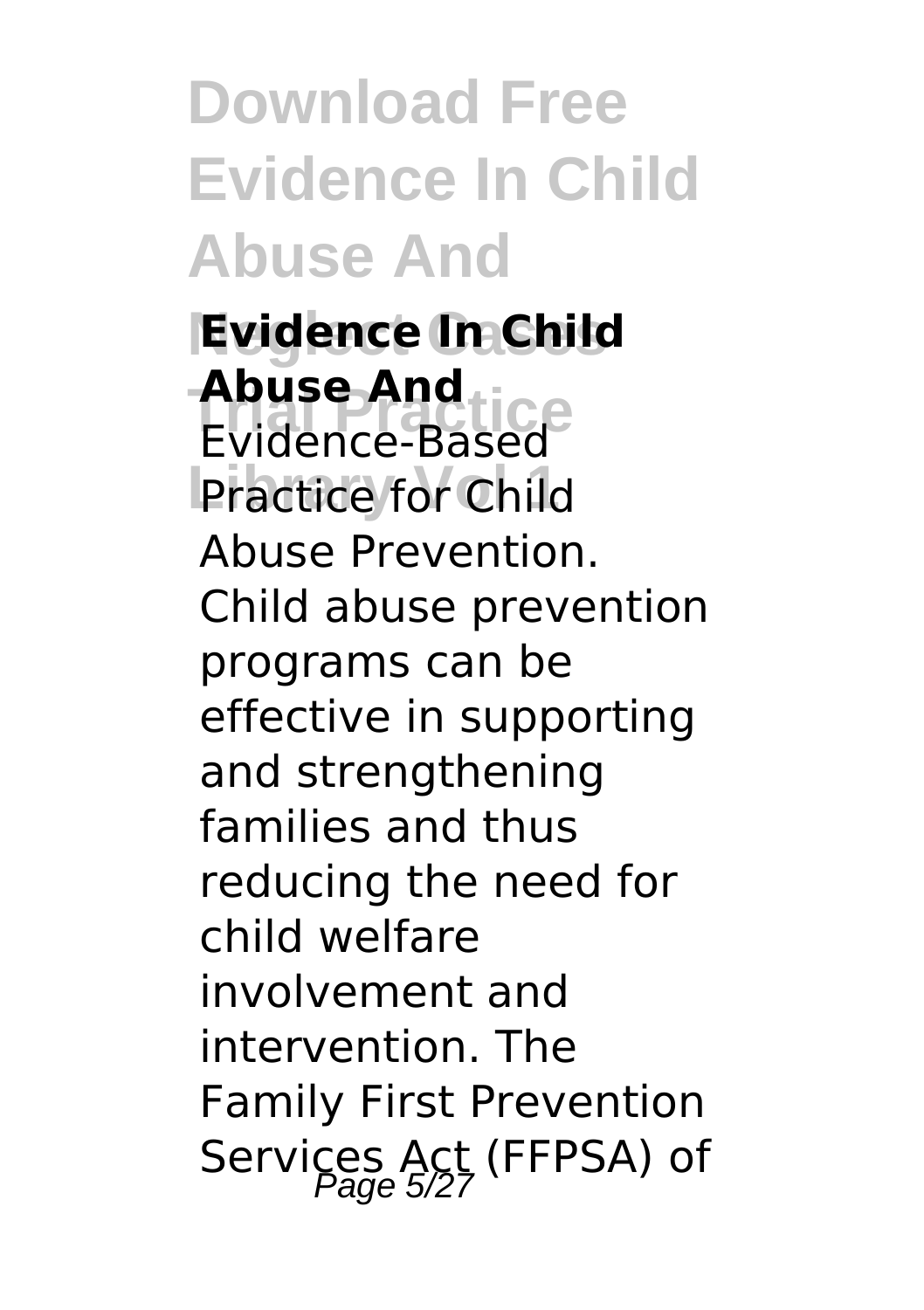**2018 calls for a greater** emphasis on States **Trial Practice** maltreatment ... **Library Vol 1** providing child

### **Evidence-Based Practice for Child Abuse Prevention - Child ...**

The evidence on child abuse No one needs an academic study to understand that child abuse and neglect has horrible effects on children and families. The toll on young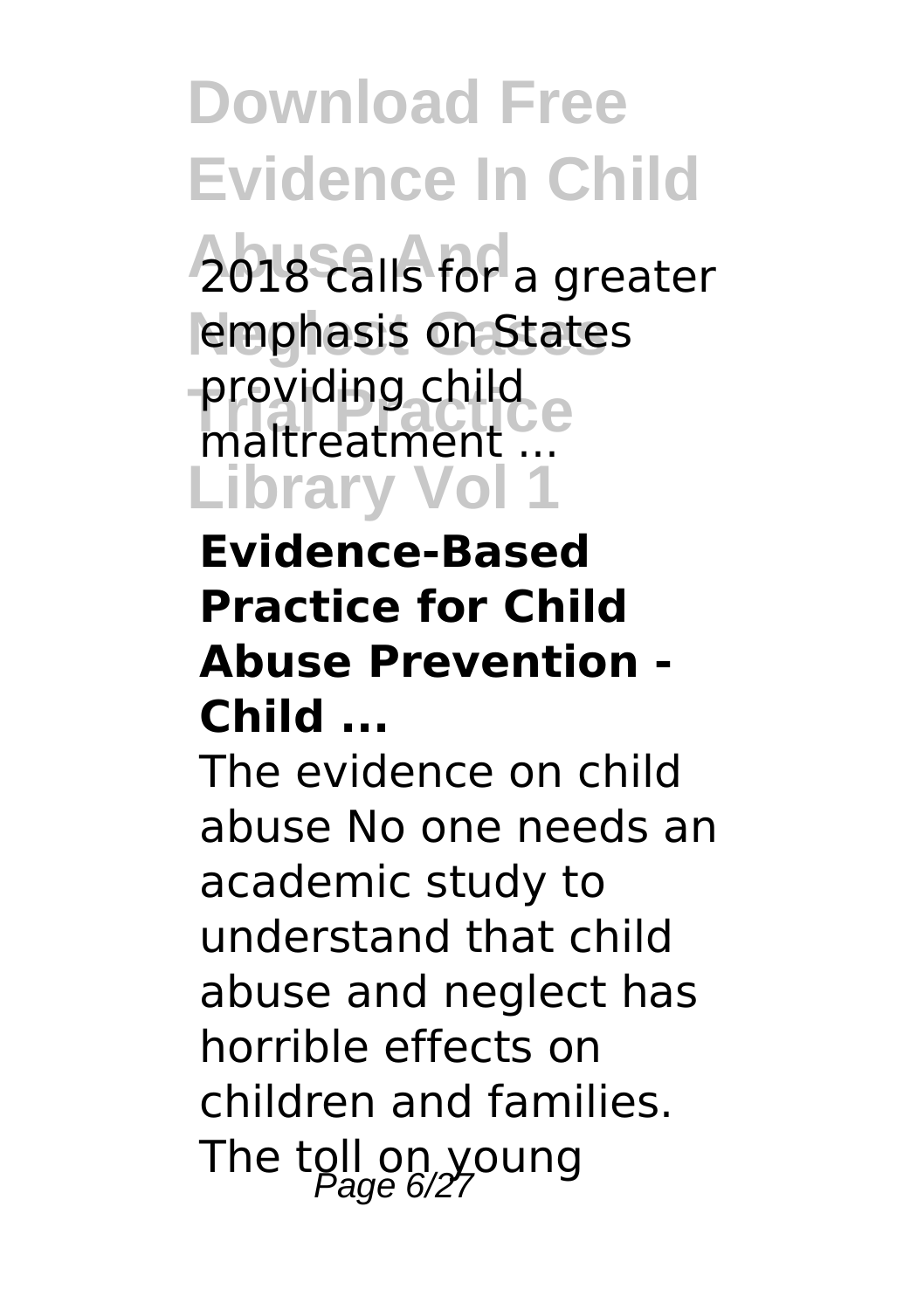**Abuse And** people and their caregivers **Cases** emotionally, socially<br>and developmentally – lis tremendous.<sup>1</sup> emotionally, socially

### **The evidence on child abuse**

Preventing Child Abuse and Neglect: A Technical Package for Policy, Norm, and Programmatic Activities pdf icon [3.69 MB, 52 Pages, 508] This technical package represents a select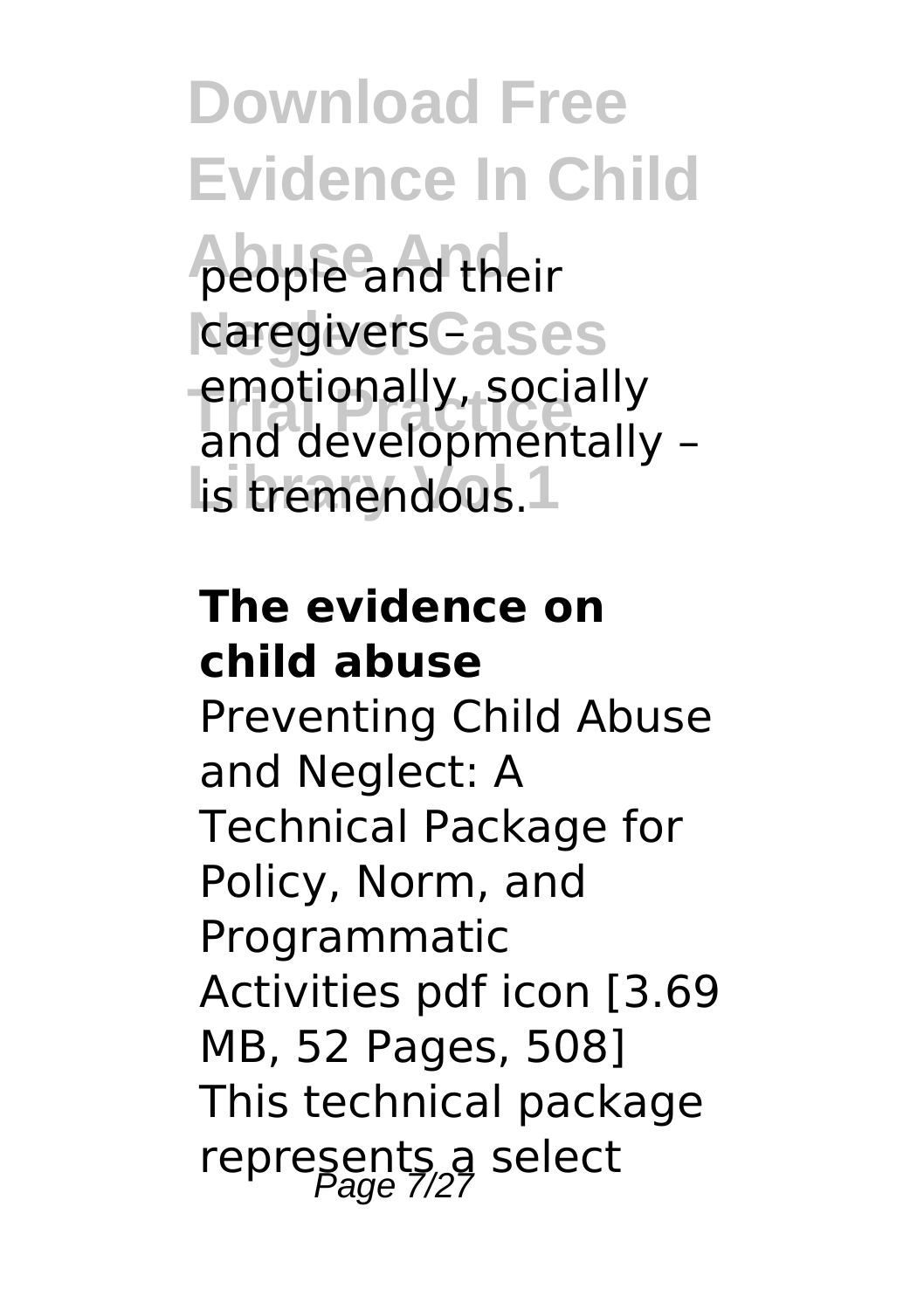**Abus** of strategies based on the best **Trial Practice** help prevent child abuse and neglect. available evidence to Also available in Spanish pdf icon [21 MB, 52 Pages, 508]

### **Child Abuse and Neglect Prevention |Violence Prevention**

**...**

Dec 2-3, 2020 | Virtual | Examine the importance of multidisciplinary team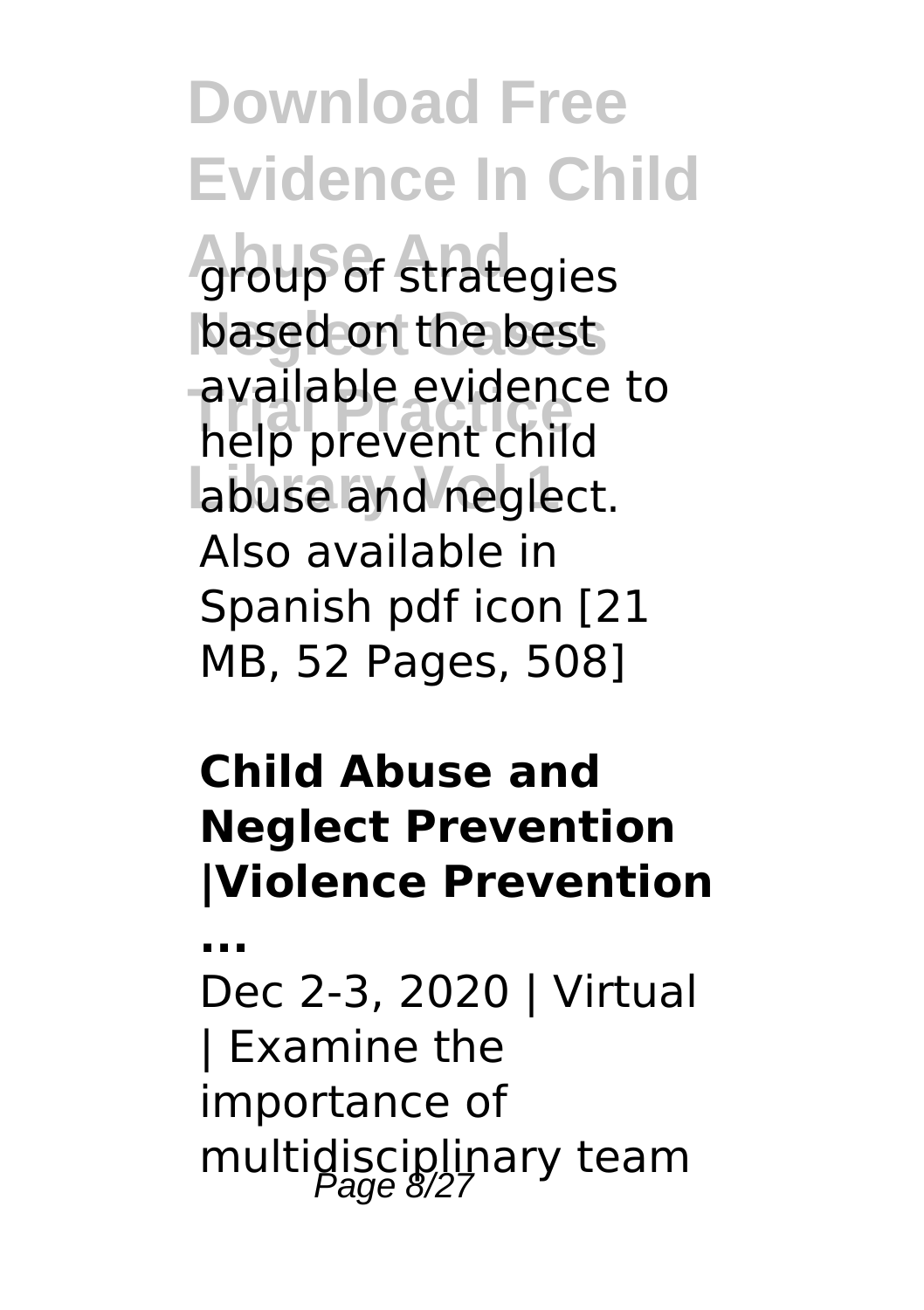**Download Free Evidence In Child (MDT)** casend coordination and s **Trial Practice** in the investigation of child abuse cases. evidence corroboration Learn how to evaluate evidentiary findings through crime scene images, interviews and case studies. Understand multidisciplinary team members' roles and responsibilities for protecting child victims and prosecuting offenders.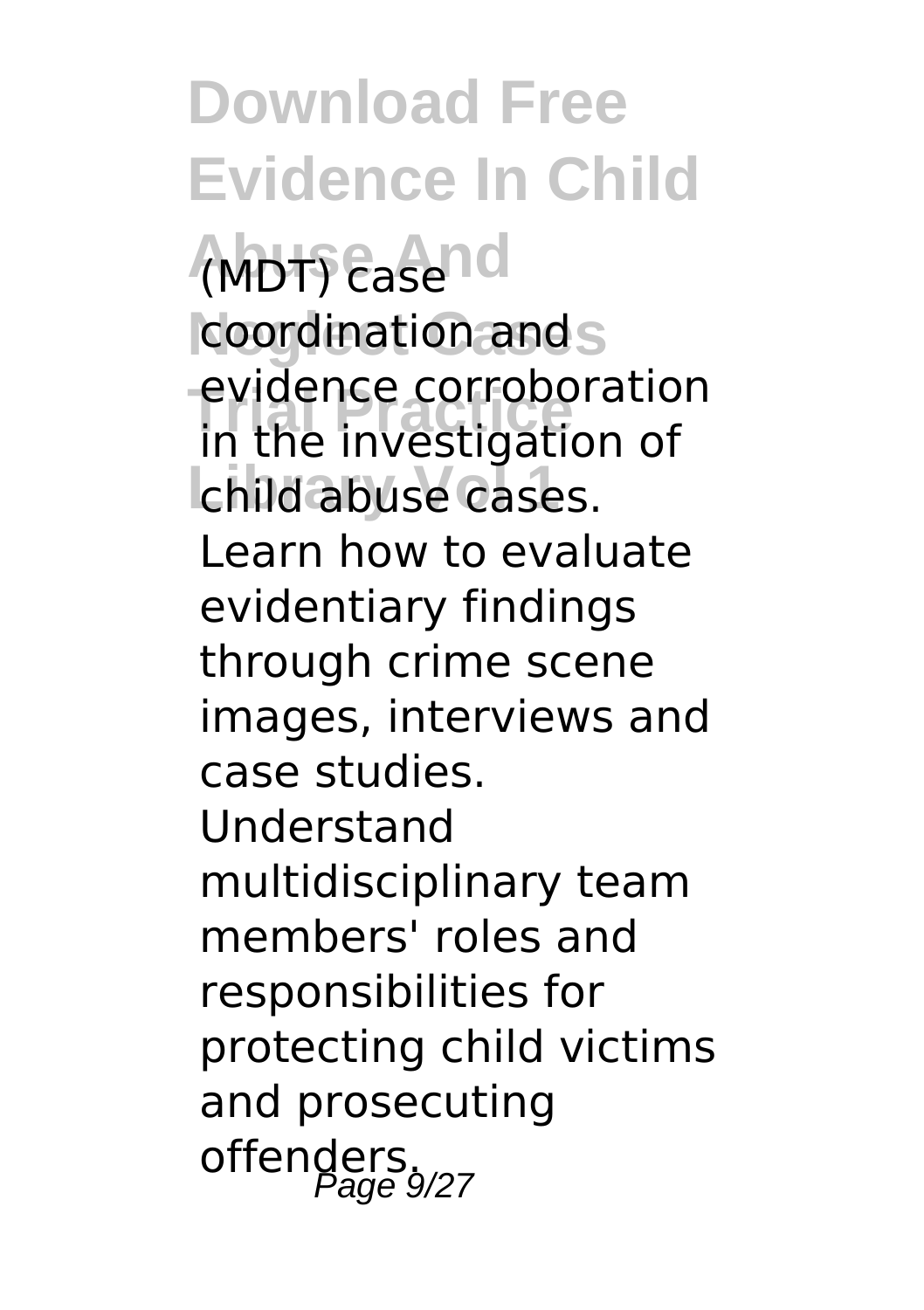**Download Free Evidence In Child Abuse And**

**Following thees Trial Practice Abuse and Child ... Following the Evidence Evidence in Child** in Child Abuse and Child Exploitation Cases Examine the importance of multidisciplinary team (MDT) case coordination and evidence corroboration in the investigation of child abuse cases. Learn how to evaluate evidentiary findings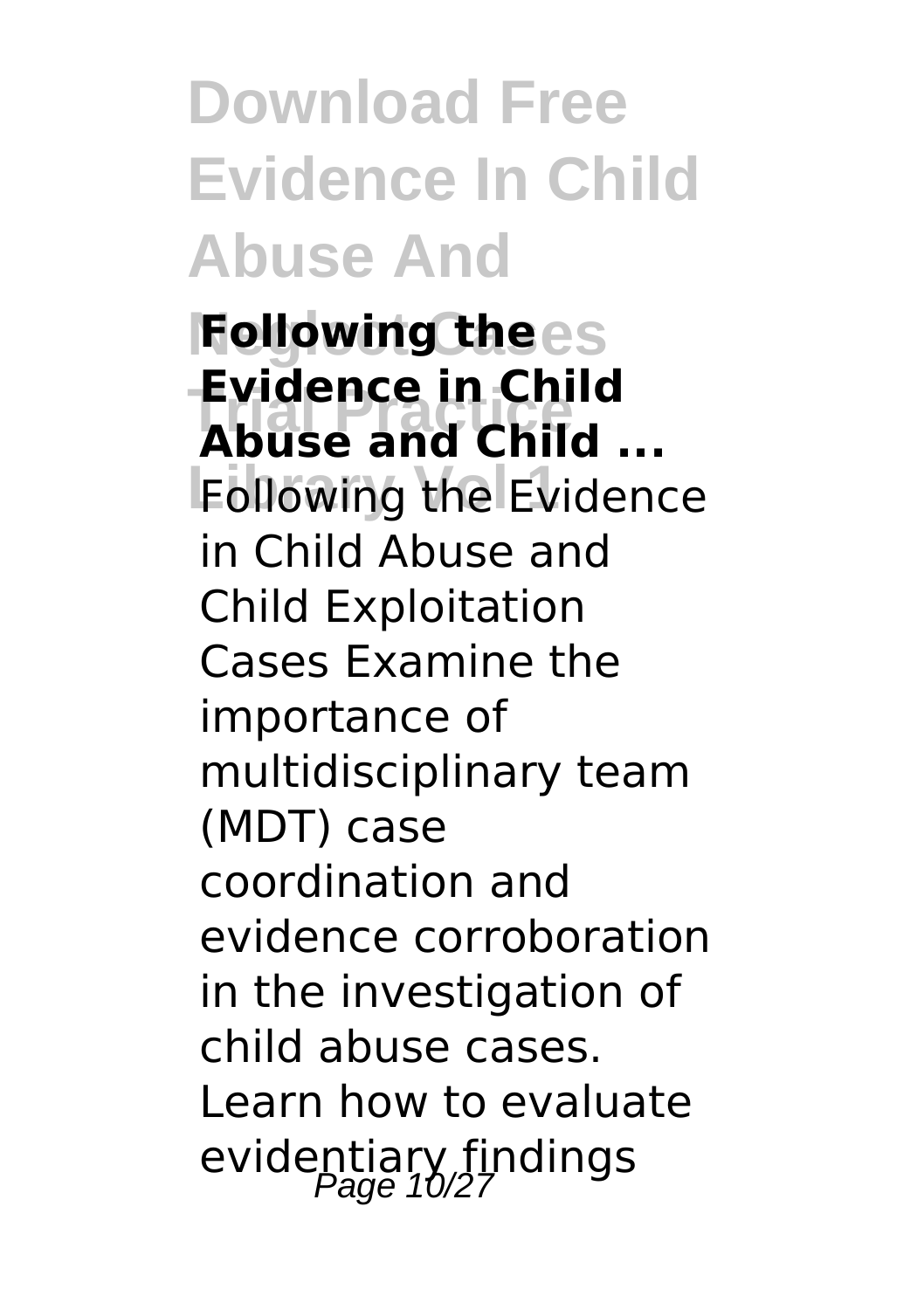through crime scene images, interviews and **Trial Practice** case studies.

**Following the Evidence in Child Abuse and Child ...** Fast facts on child abuse Four types of abuse are neglect and physical, emotional, and sexual abuse. In some countries, using corporal punishment is regarded as child abuse. Signs of abuse can be...  $P_{\text{age 11/27}}$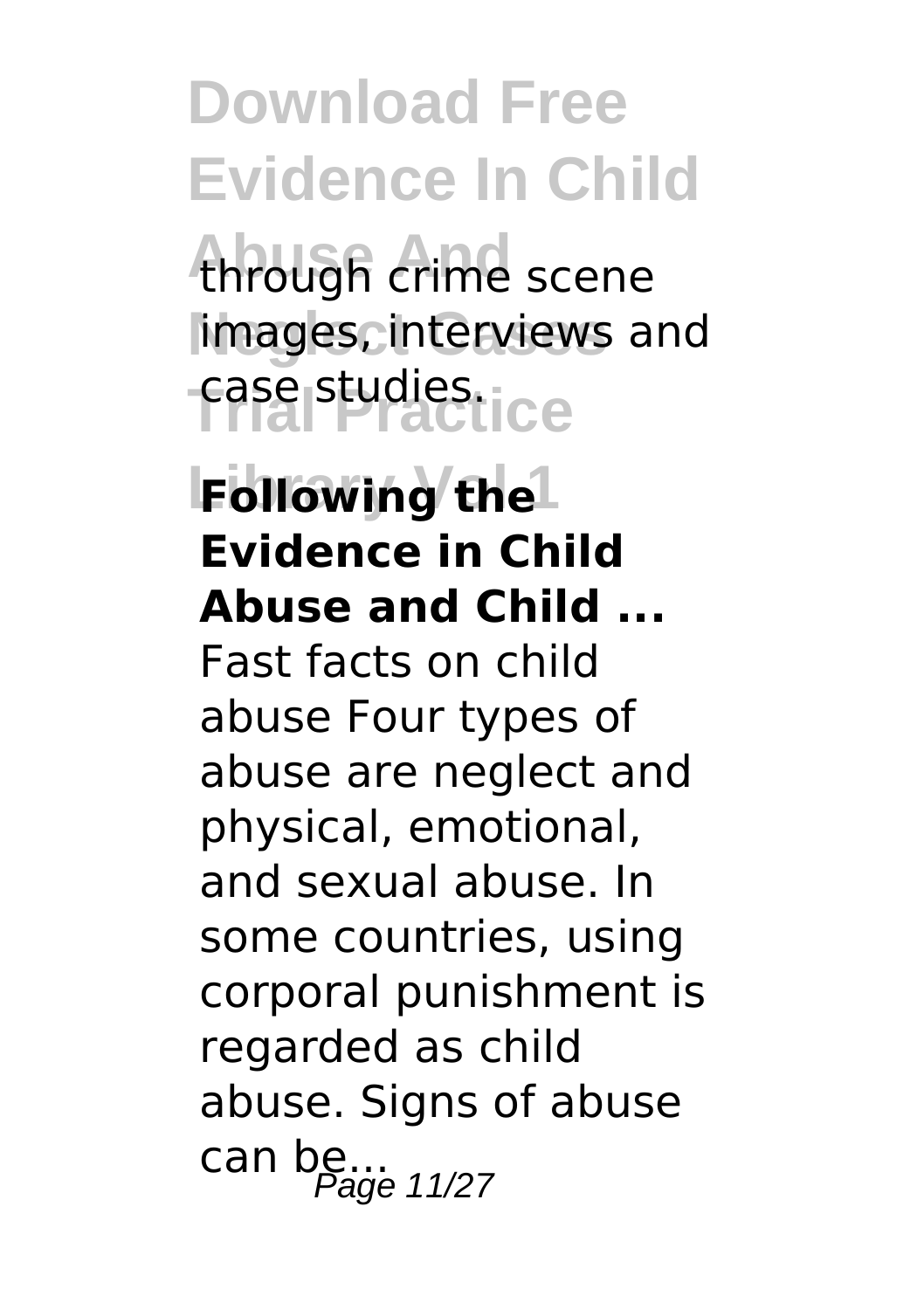**Download Free Evidence In Child Abuse And**

## **Neglect Cases Child abuse: Types, Trial Practice possible abuse signs, and reporting**

**Exposure to these** extremely stressful events is known to lead to long lasting neurocognitive changes. Victims of child abuse and neglect have high rates of post-traumatic stress disorder, aggressive behavior, truancy, running away, early alcohol use,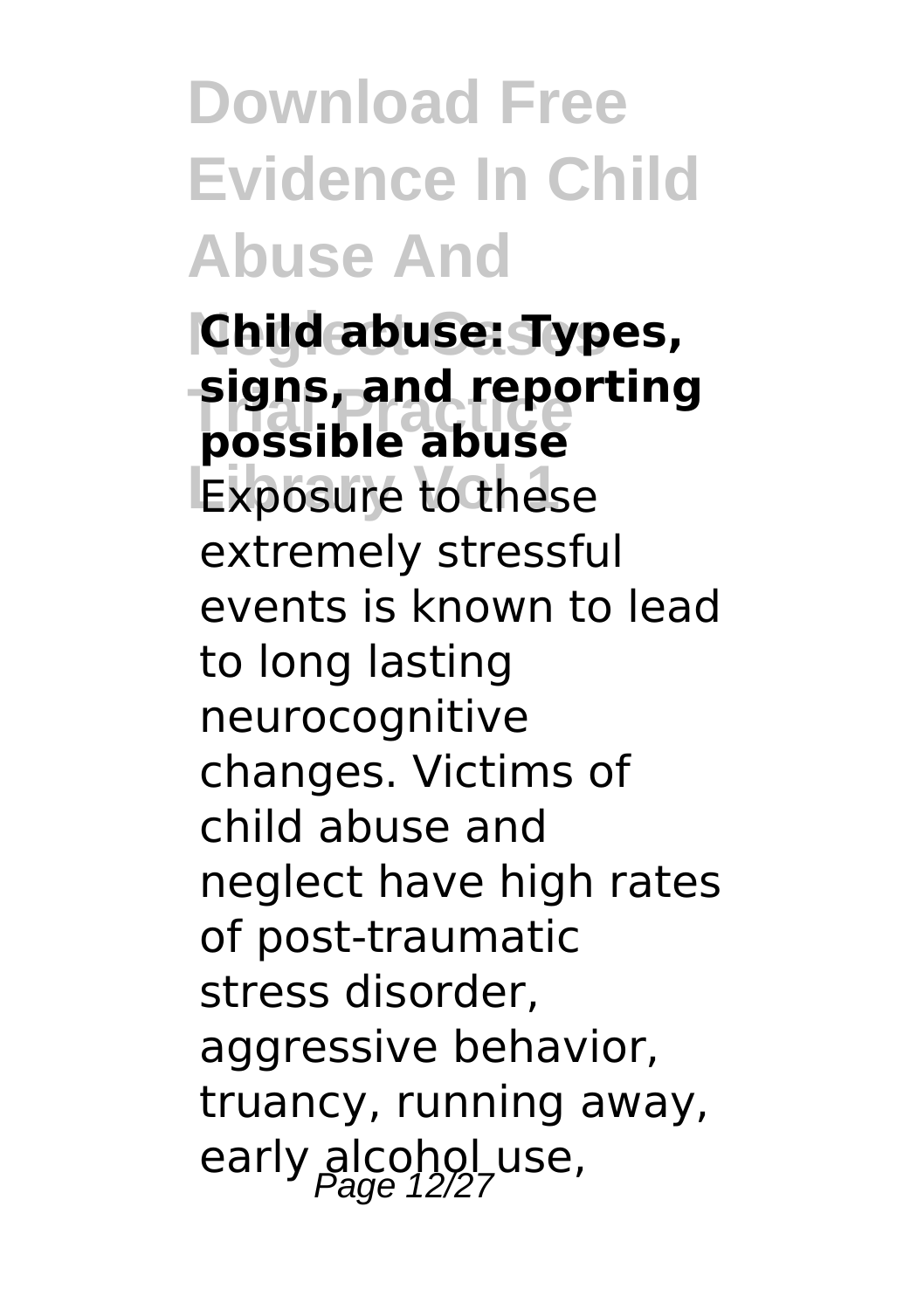**binge drinking**, and **Neglect Cases** using a weapon in **Trial Practice** adolescence.

## **Library Vol 1 Evidence-Based Strategies to Prevent Child Abuse and Neglect**

Child abuse can be hard to define. Each state has abuse laws that outline what is considered abuse in that state. This information can be found at Child Welfare Information Gateway.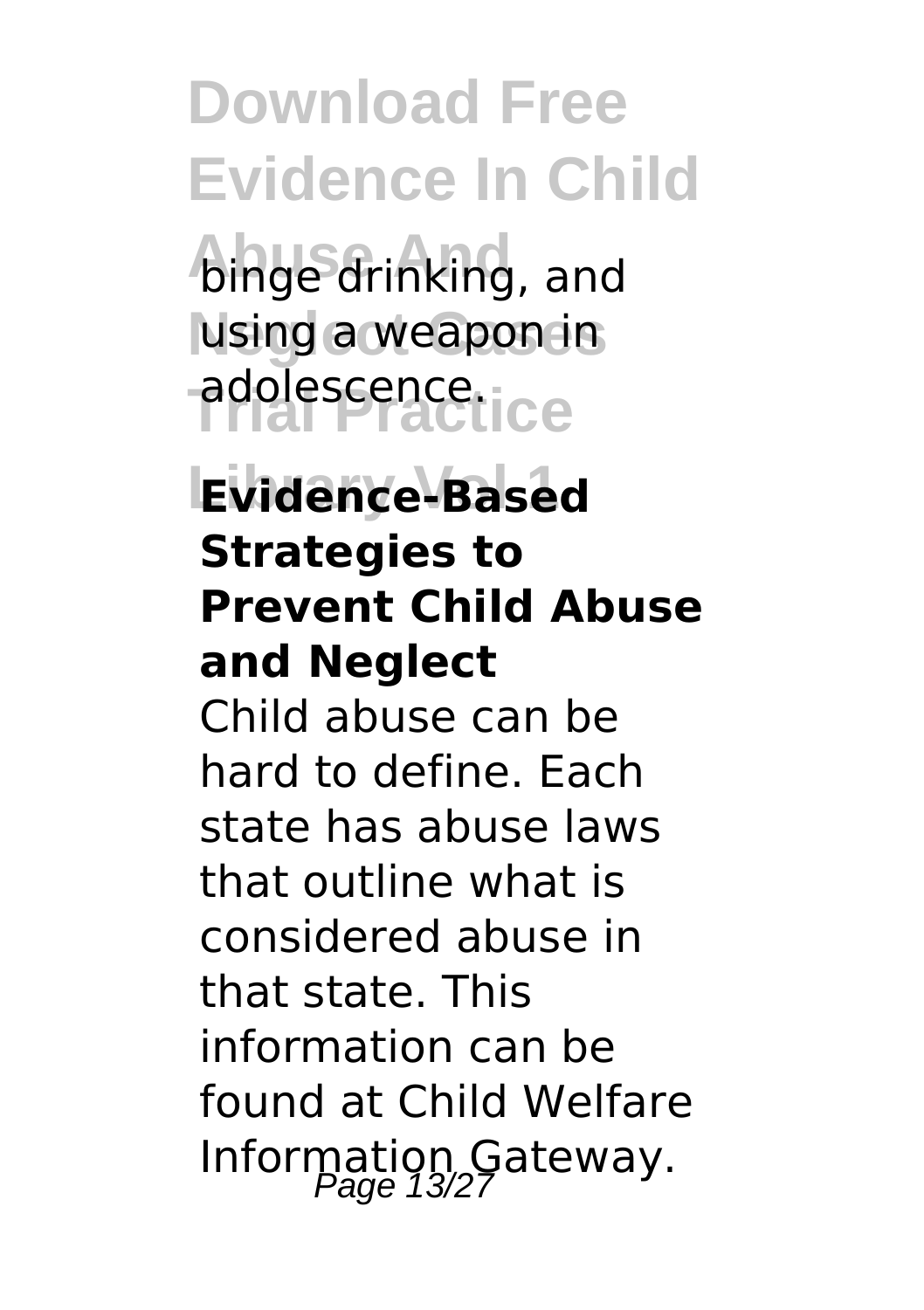**Abuse And** To prove child abuse you need to have a **Trial Properties**<br>defined in your home state or the state that knowledge of how it is has jurisdiction over your child.

#### **How To Prove Child Abuse In Family Court**

1/3 to 2/3 of child maltreatment cases involve substance use to some degree. 11; In one study, children whose parents abuse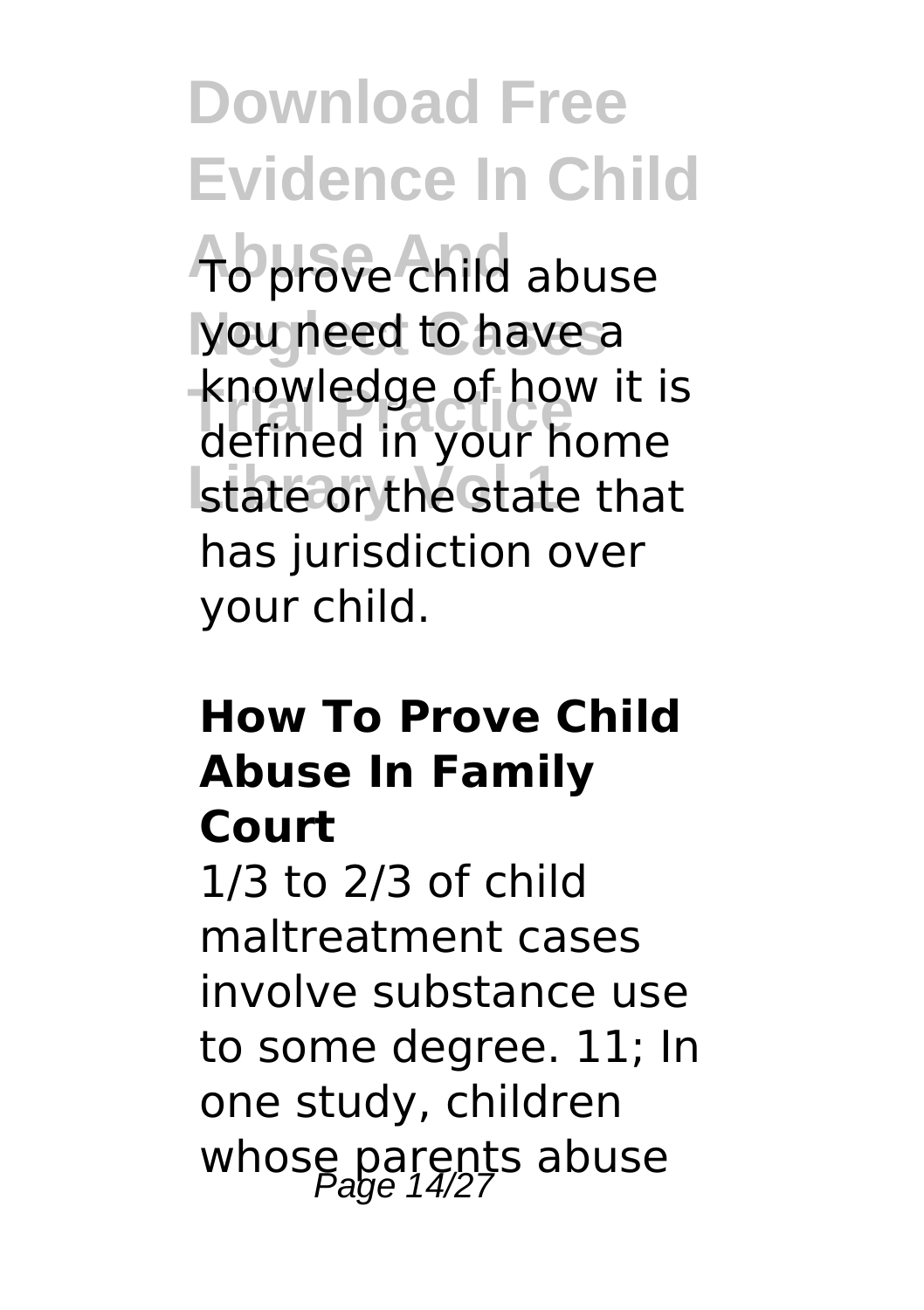**Alcohol and other** drugs were three times **The likely to be**<br>abused and more four times more likely abused and more than to be neglected than children from nonabusing families. 11; Two-thirds of the people in treatment for drug abuse report being abused or neglected as children. 9

**Child Abuse Statistics - American**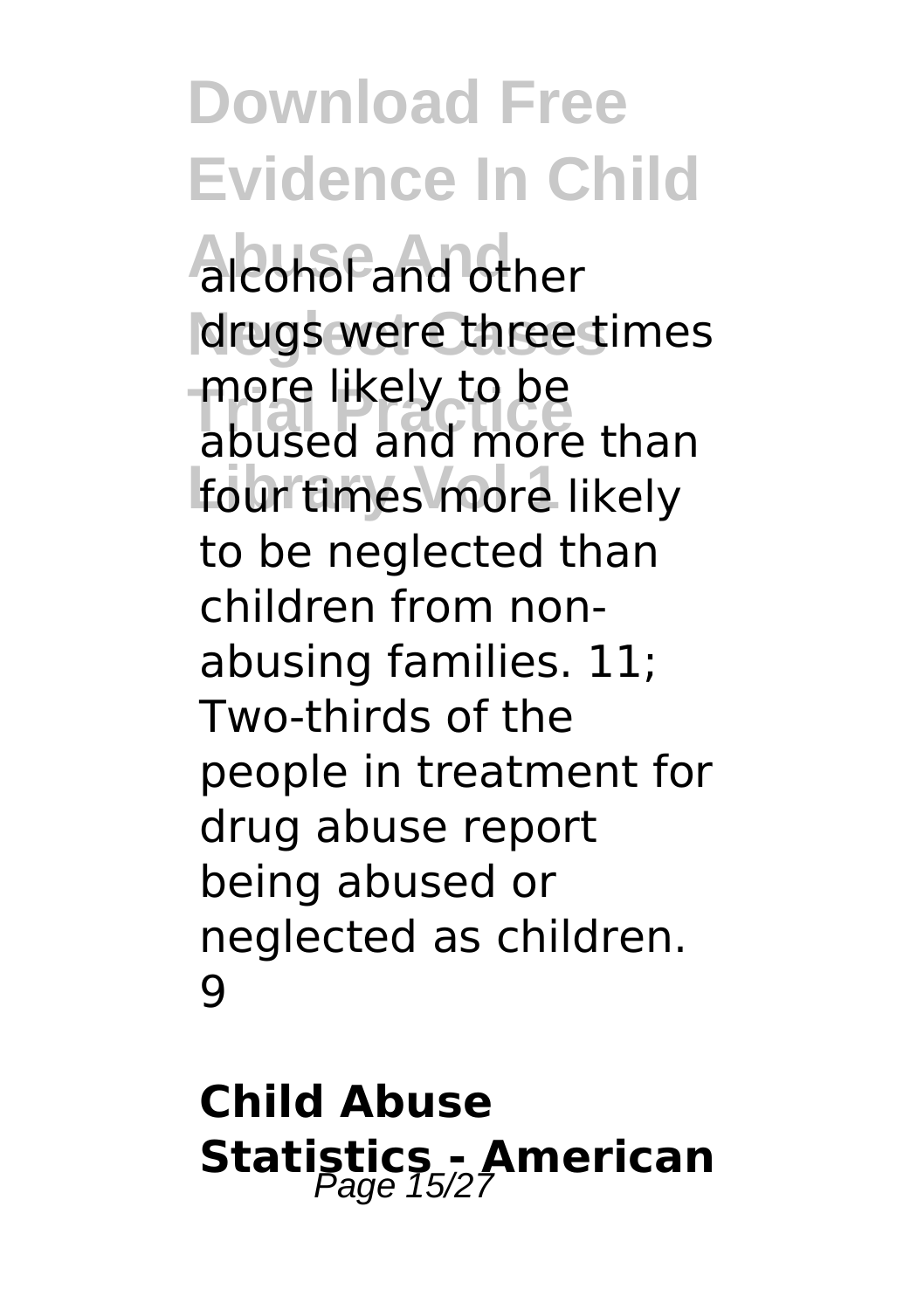**Download Free Evidence In Child Abelge And Signs of physical abuse** may include: Bruises,<br>welts, or other injuries that can't be explained may include: Bruises, or don't match with the child's story. Burns, especially from cigarettes, that can't be ...

## **Child Abuse & Neglect: Possible Behavioral Signs ...** Download Citation | Evidence-based practice in child abuse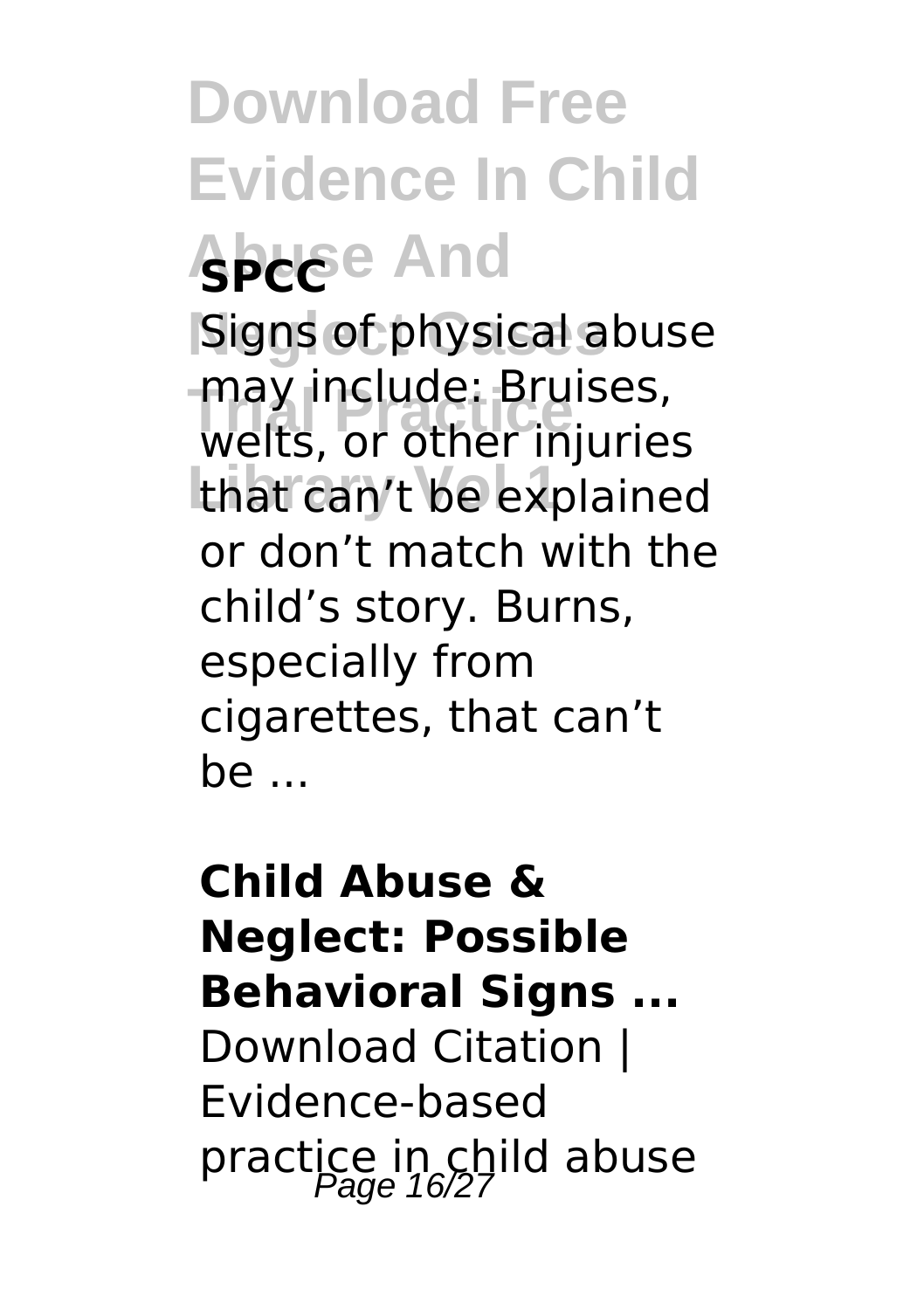**Abuse And** and neglect | This article summarizes the **Trial Practice** concepts of evidencebased practice (EBP), background and basic contrasts EBP with traditional ...

### **Evidence-based practice in child abuse and neglect**

Parental substance abuse more than doubles the risk that a child is exposed to physical or sexual abuse. 34, Parent drug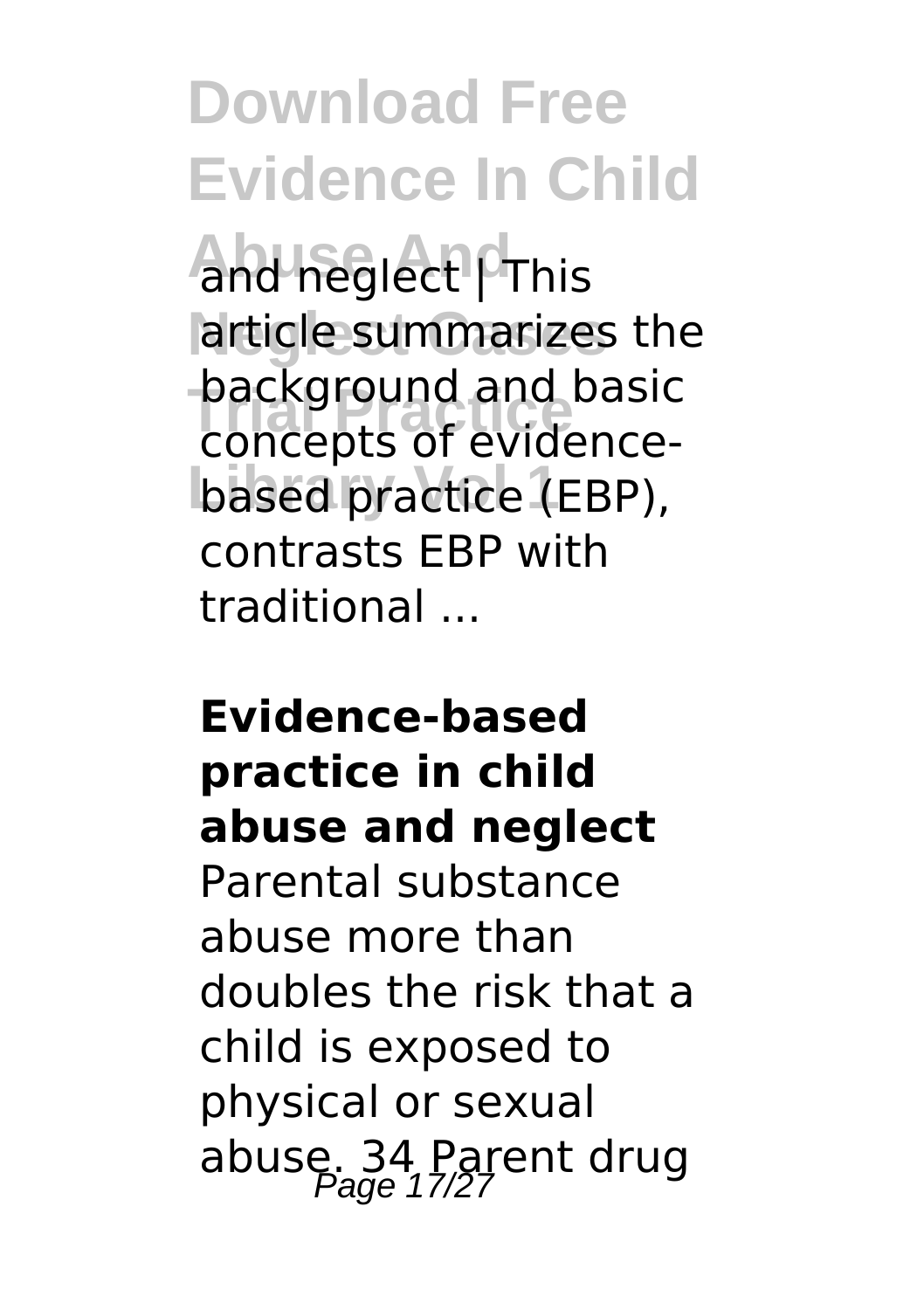**Abuse And** abuse has been found to increase minor acts **Trial Practice** major acts of violence by 46%. 35 Maternal of violence by 20% and drug use directly predicts whether a family will later have a CPS report. 36 The relationship between parental substance abuse/dependence and child maltreatment persists even when controlling for referral patterns, social class, and community. 37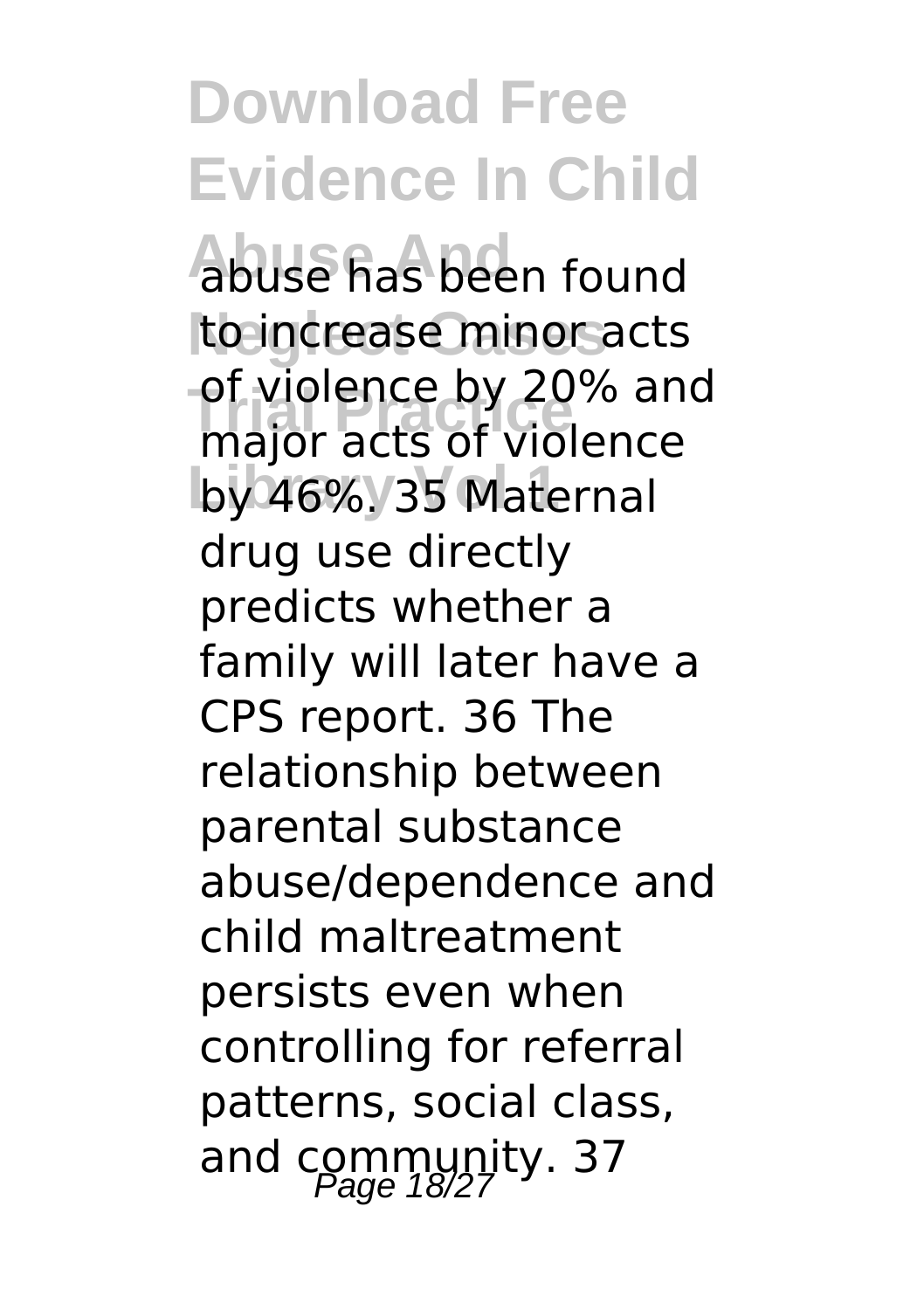**Download Free Evidence In Child Abuse And**

### **The Evidence Base: Trial Practice Risk Factors | Child Library Vol 1 ... Child Maltreatment**

Prevention Evidence-Based Practice Registries. The following evidencebased practice registries list evaluated programs and practices to prevent child abuse and neglect, violence, juvenile delinquency, substance abuse, and other community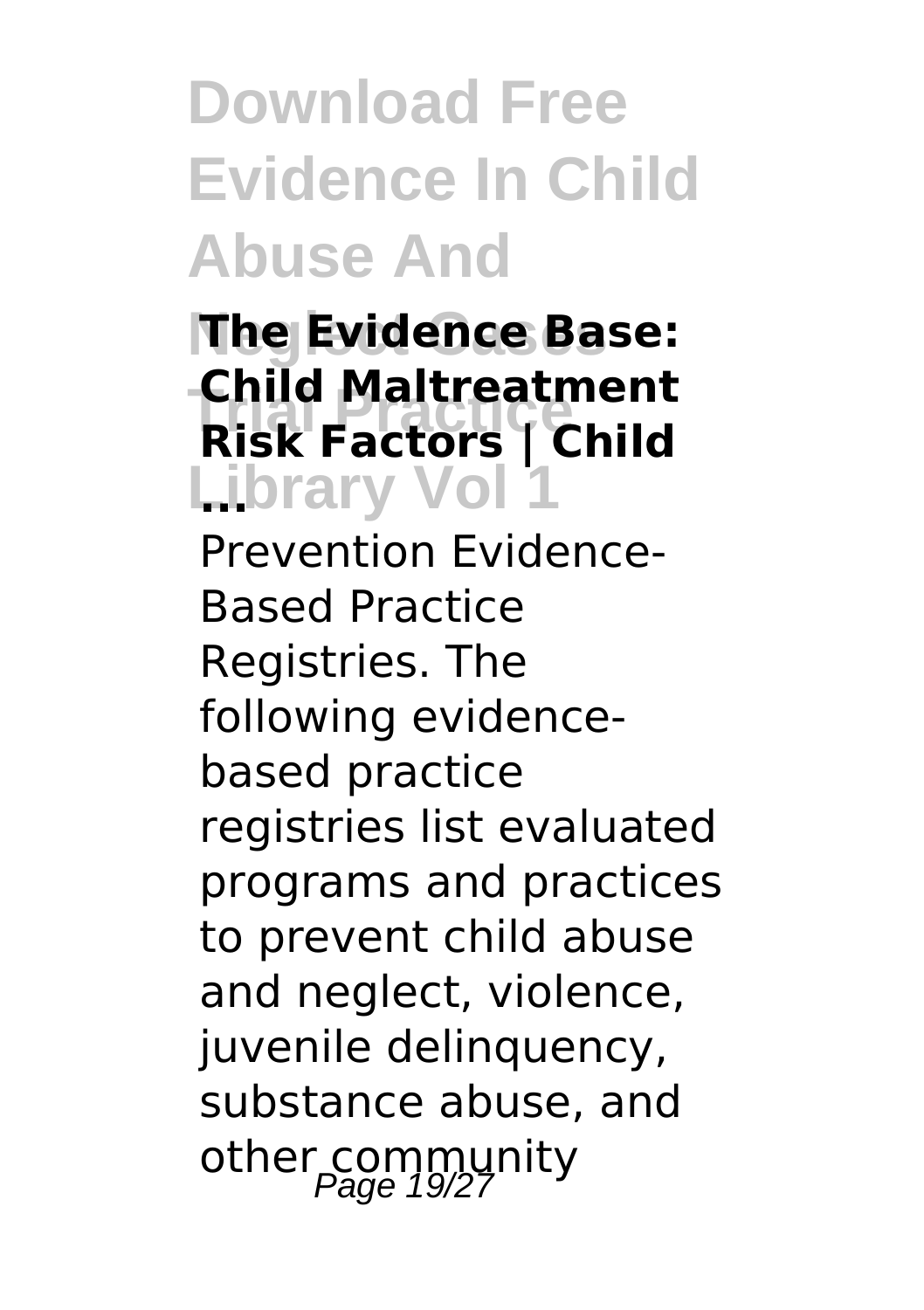**Abuse And** concerns. The Federal **Family First Prevention Trial Practice** has placed a greater emphasis on evidence-Services Act of 2018 based practice models in child welfare as it requires prevention programs and services to show that they are evidence-based.

## **Prevention Evidence-Based Practice Registries - Child ...** Victims are questioned on the validity of the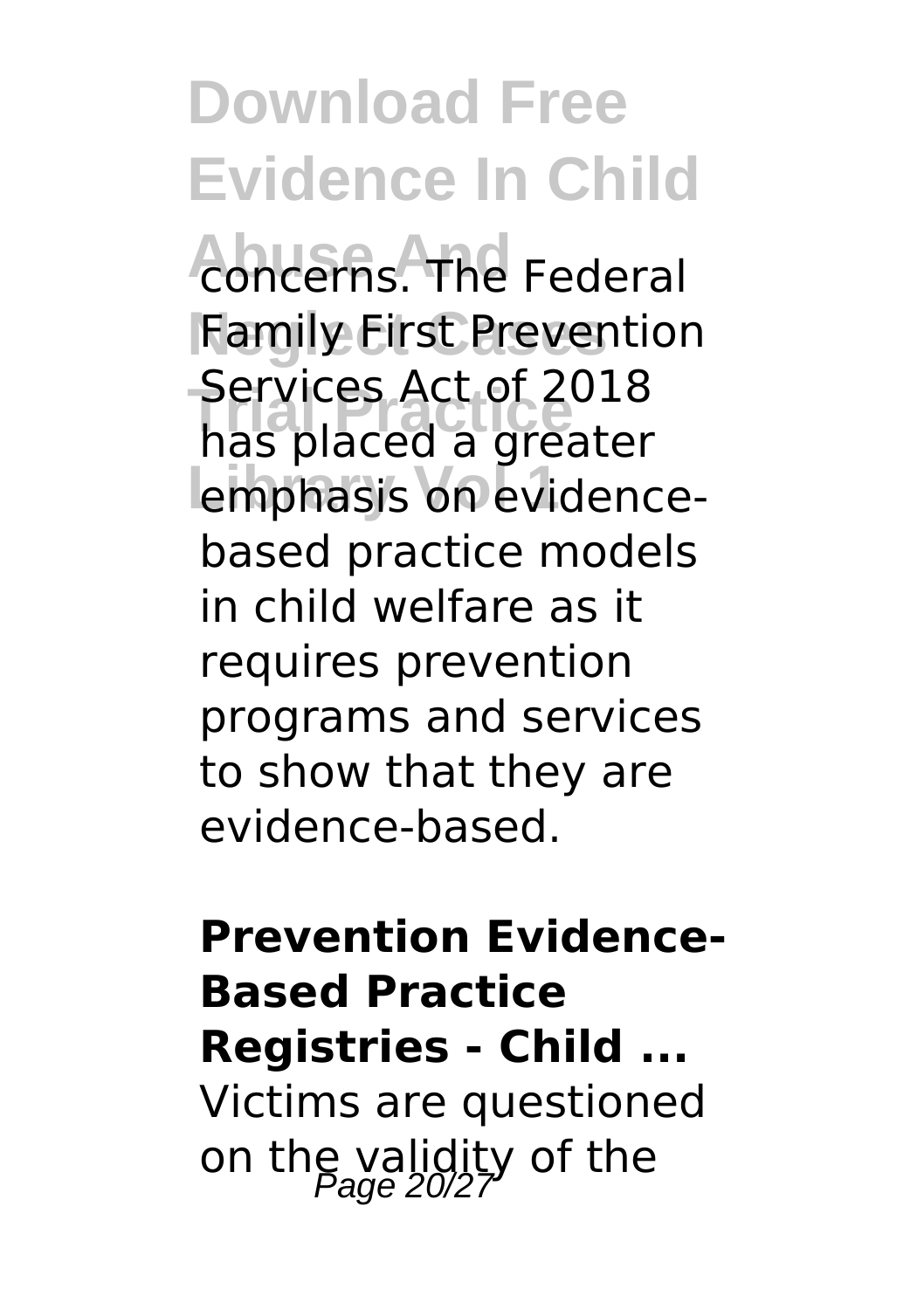**Download Free Evidence In Child Abuse And** claim of abuse and are subjected toases retraumatization as the<br>incident is recounted in court. In such cases retraumatization as the where evidence fades and stories may be fabricated, the best way to prove abuse is by seeing it through the lens of a medical expert. Back on Justice Clearinghouse are Laurie and Roger Blevins.

## **Presenting Medical**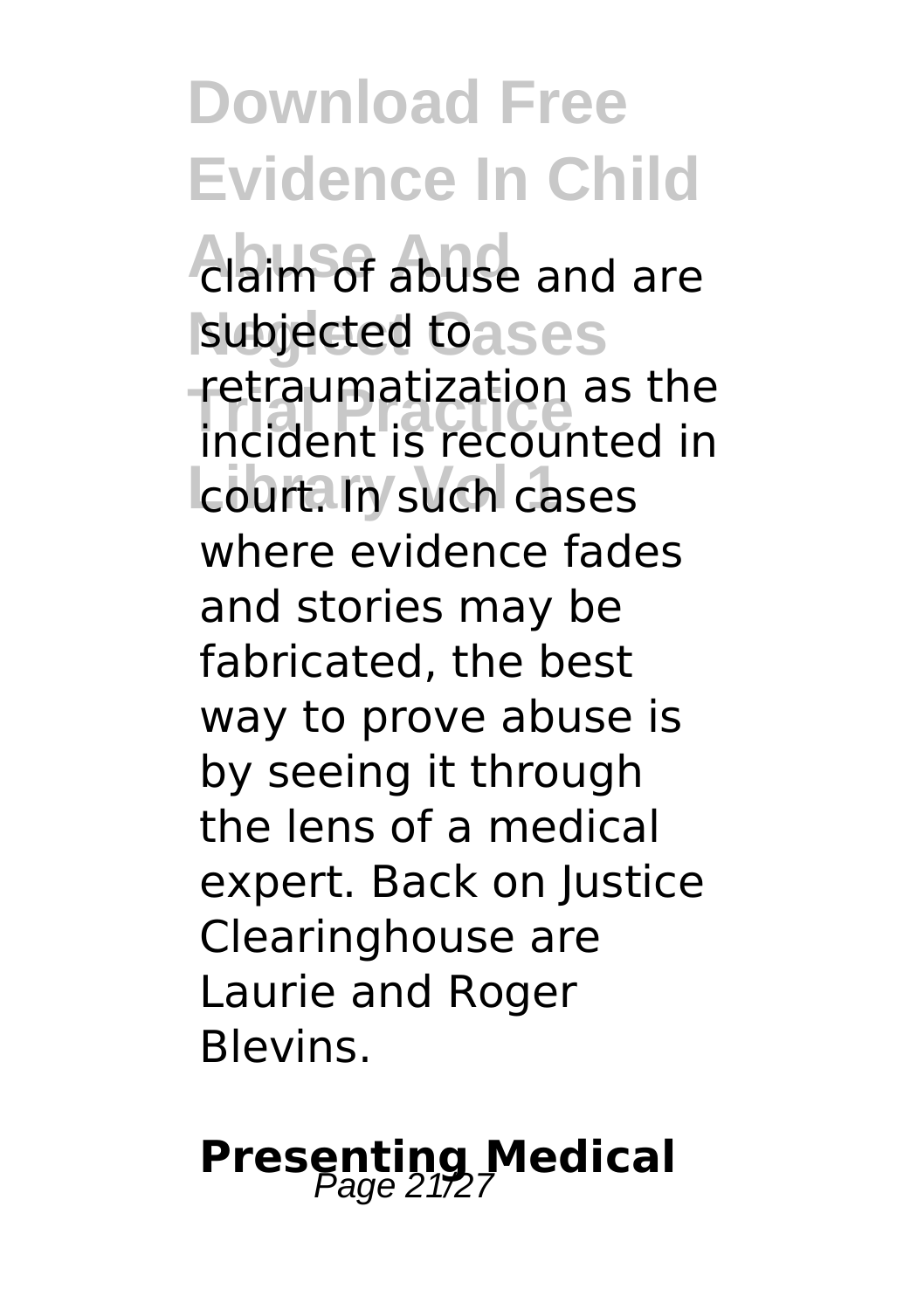**Download Free Evidence In Child Abuse And Evidence in Child Neglect Cases Abuse Cases – Justice ...**<br>Carole leppy's CH Abuse and Neglect: Carole Jenny's Child Diagnosis, Treatment and Evidence focuses attention on the clinical evidence of child abuse to help you correctly diagnose and treat such cases in your own practice. In print and online, this unique, wellillustrated clinical reference provides new insights into the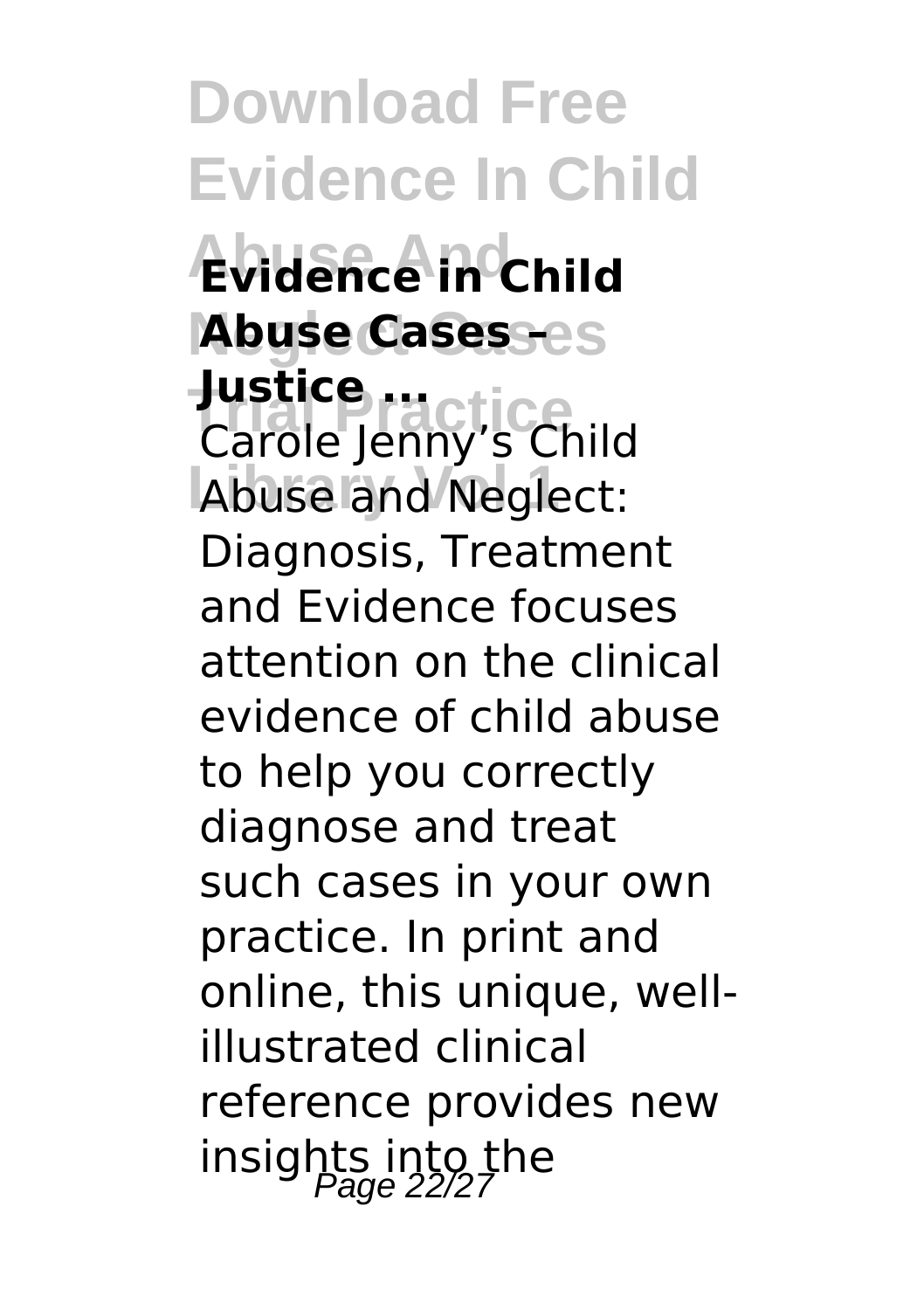*<u>Aresentation</u>* and **differential ...ses** 

## **Trial Practice Child Abuse and Library Vol 1 Neglect: Diagnosis, Treatment and Evidence ...**

At the same time, control measures that do not account for the gender-specific needs and vulnerabilities of women and girls may also increase their risk of sexual exploitation, abuse and child marriage. Recent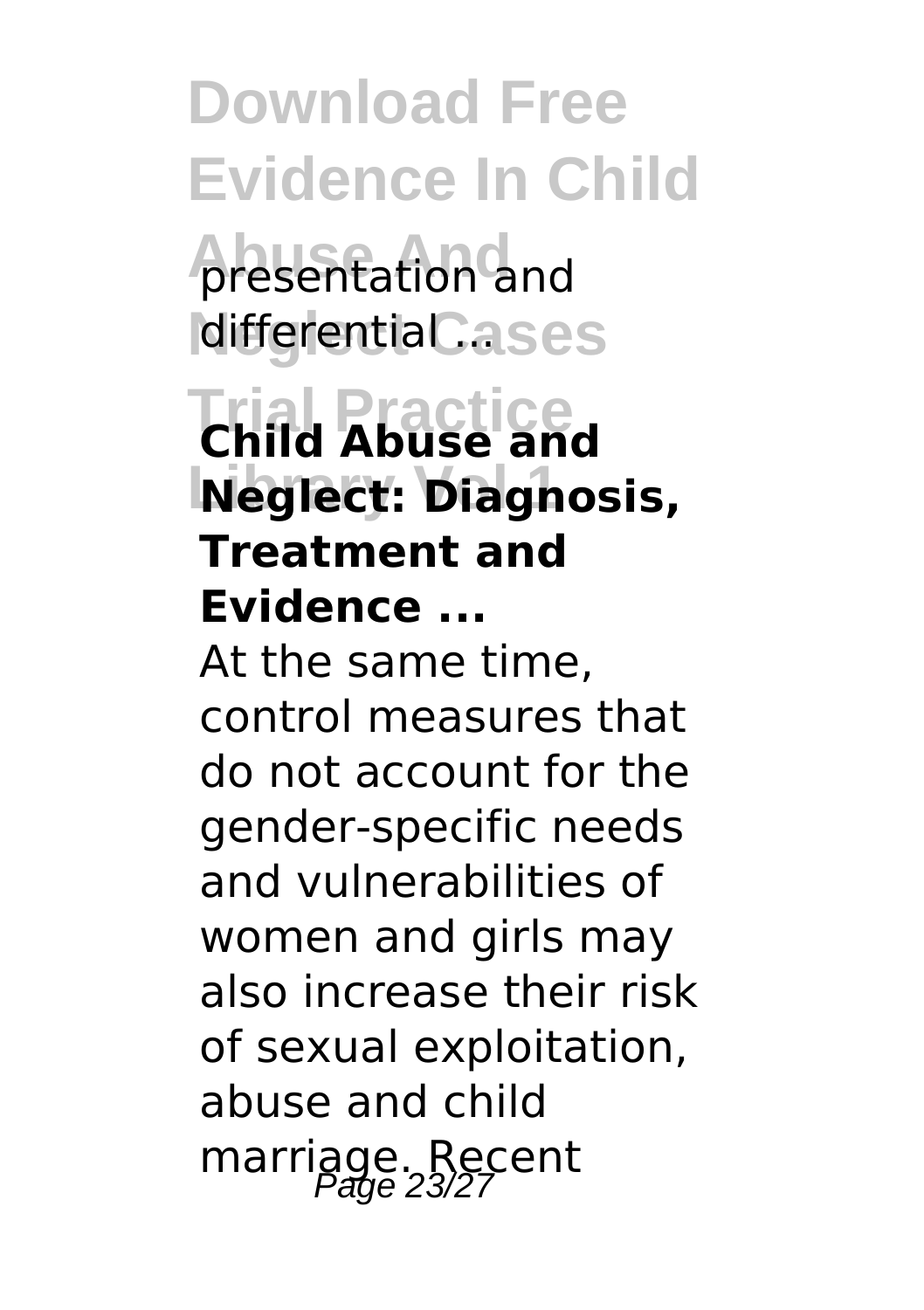**Abuse And** anecdotal evidence **from China, fores Trial Practice** significant rise in cases of domestic violence instance, points to a against women and girls.

## **COVID-19: Children at heightened risk of abuse, neglect ...** Another outcome commonly associated with child sexual abuse is an increased risk of re-victimization throughout a person's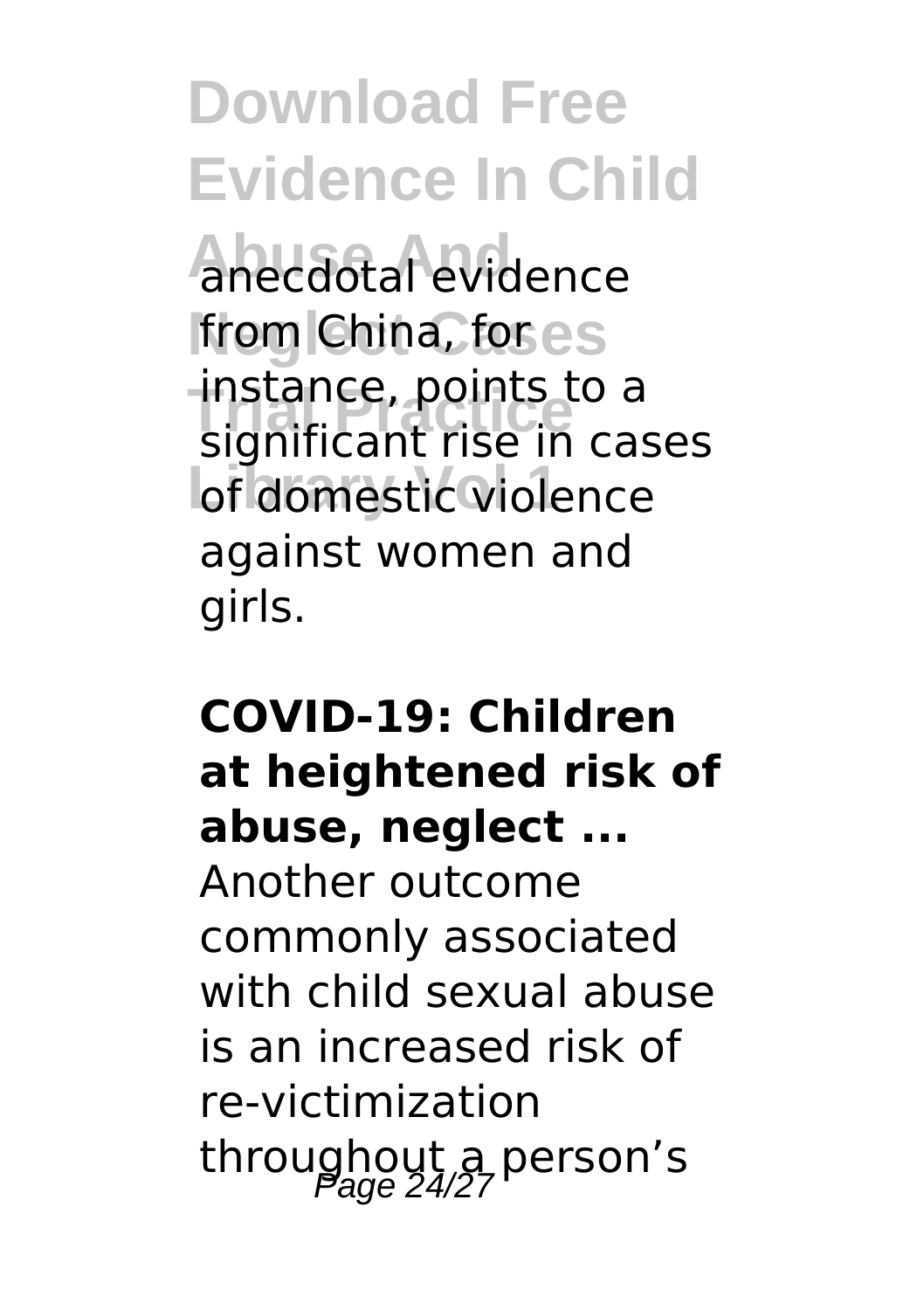**Abuse And** life. For example, recent studies have **Tound: Females**<br>exposed to child sexual abuse are at a 2-13 found: Females times increased risk of sexual victimization in adulthood.

**Preventing Child Sexual Abuse |Violence Prevention|Injury ...** The police officer who exposed one of Britain's worst grooming scandals has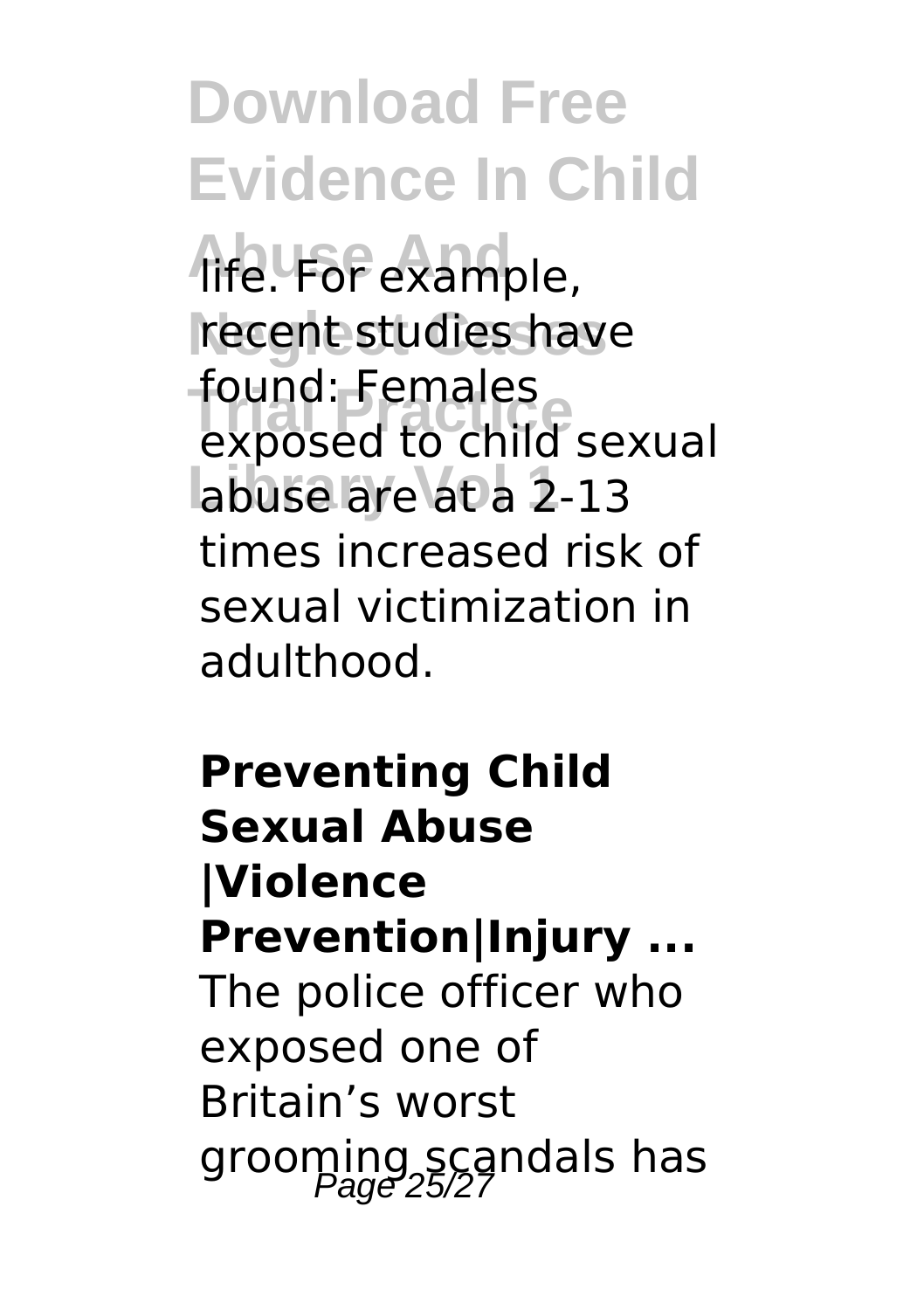**blasted the national** child abuse inquiry as a **Trial Practice** "cover up". Maggie **lignoring** victims' Oliver claims it is testimony ...

## **Child abuse inquiry is a 'cover up', says detective who ...** Using fear to control behavior. Abusive parents may believe that their children need to fear them in order to behave, so they use physical abuse to